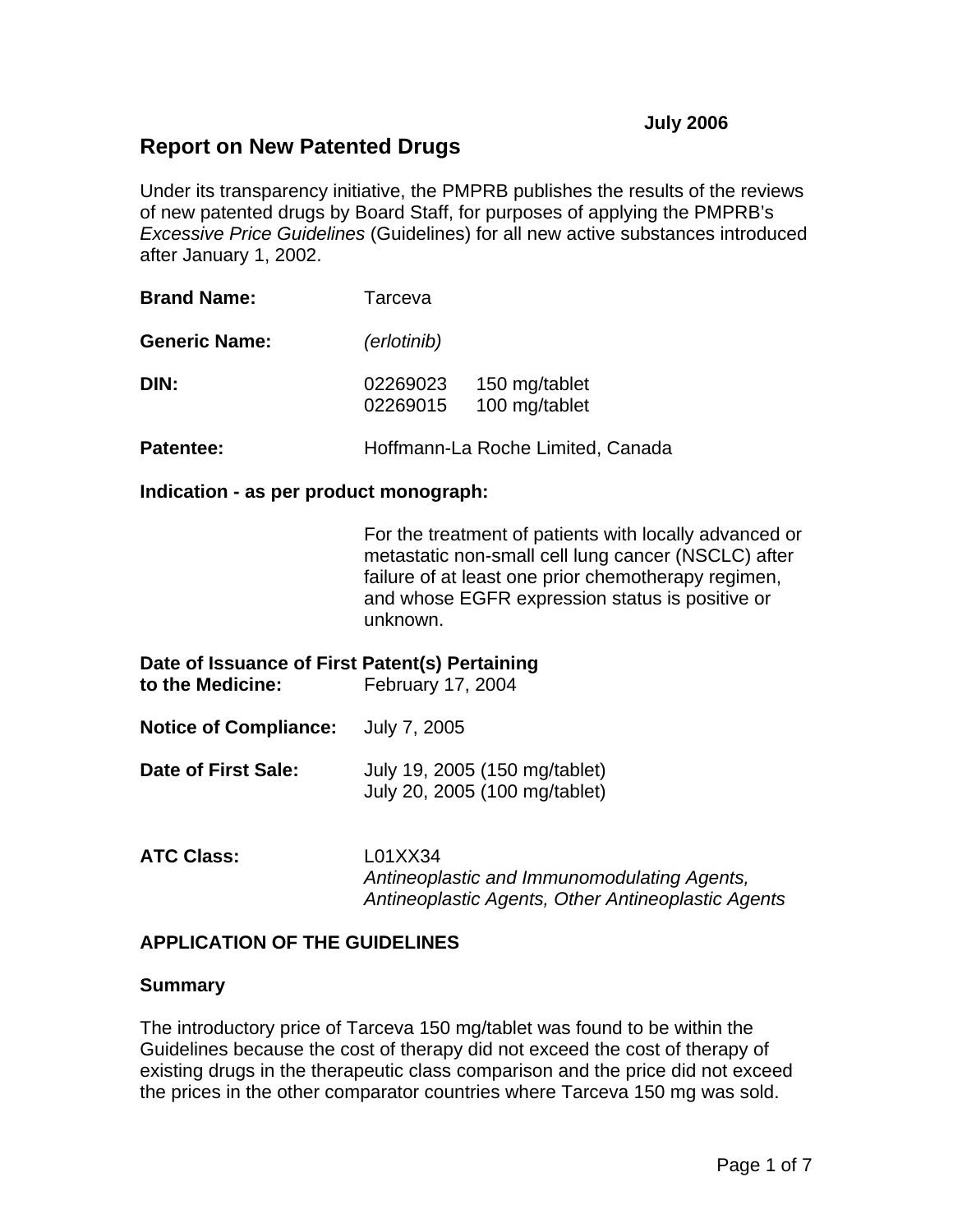The introductory price of Tarceva 100 mg/tablet was found to be within the Guidelines because its price bore a reasonable relationship to the price of Tarceva 150 mg/tablet and the price did not exceed the prices in the other comparator countries where Tarceva 100 mg was sold.

# **Scientific Review**

The PMPRB's Human Drug Advisory Panel (HDAP) recommended that Tarceva be reviewed as a category 3 new medicine (provides moderate, little or no therapeutic advantage over comparable medicines).

The Therapeutic Class Comparison (TCC) test of the Guidelines provides that the price of a category 3 new drug product cannot exceed the prices of other drugs that treat the same disease or condition. Comparators are generally selected from among existing drug products in the same 4th level of the Anatomical Therapeutic Chemical (ATC) System that are clinically equivalent in addressing the approved indication. See the PMPRB's *Compendium of Guidelines, Policies and Procedures* for a more complete description of the Guidelines and the policies on TCCs.

The HDAP identified Taxotere (*docetaxel*), Alimta (*pemetrexed*) and Taxol (*paclitaxel*) as the most appropriate comparators for Tarceva. Based on clinical studies and available guidelines, these agents have proven efficacy rates in the second line treatment of advanced lung cancer after the failure of first line platinum-based therapy.

The Guidelines provide that the dosage recommended for comparison purposes will normally not be higher than the maximum of the usual recommended dosage. The recommended comparable dosage regimens for Tarceva and the comparators are based on their respective product monographs, available comparative clinical trial information as well as guidelines relevant to the subject matter.

Because Tarceva 100 mg/tablet represents a titration strength for dose adjustment, a clinically equivalent therapeutic class comparison could not be established. The HDAP recommended that this strength should be compared to the 150 mg/tablet on a mg to mg basis.

## **Price Review**

Under the Guidelines, the introductory price of a new category 3 drug product will be presumed to be excessive if it exceeds the prices of all of the comparable drug products in the TCC test, or if it exceeds the prices of the same medicine in the seven countries listed in the *Patented Medicines Regulations*. The price of Tarceva 150 mg/tablet was within the Guidelines as the cost per treatment did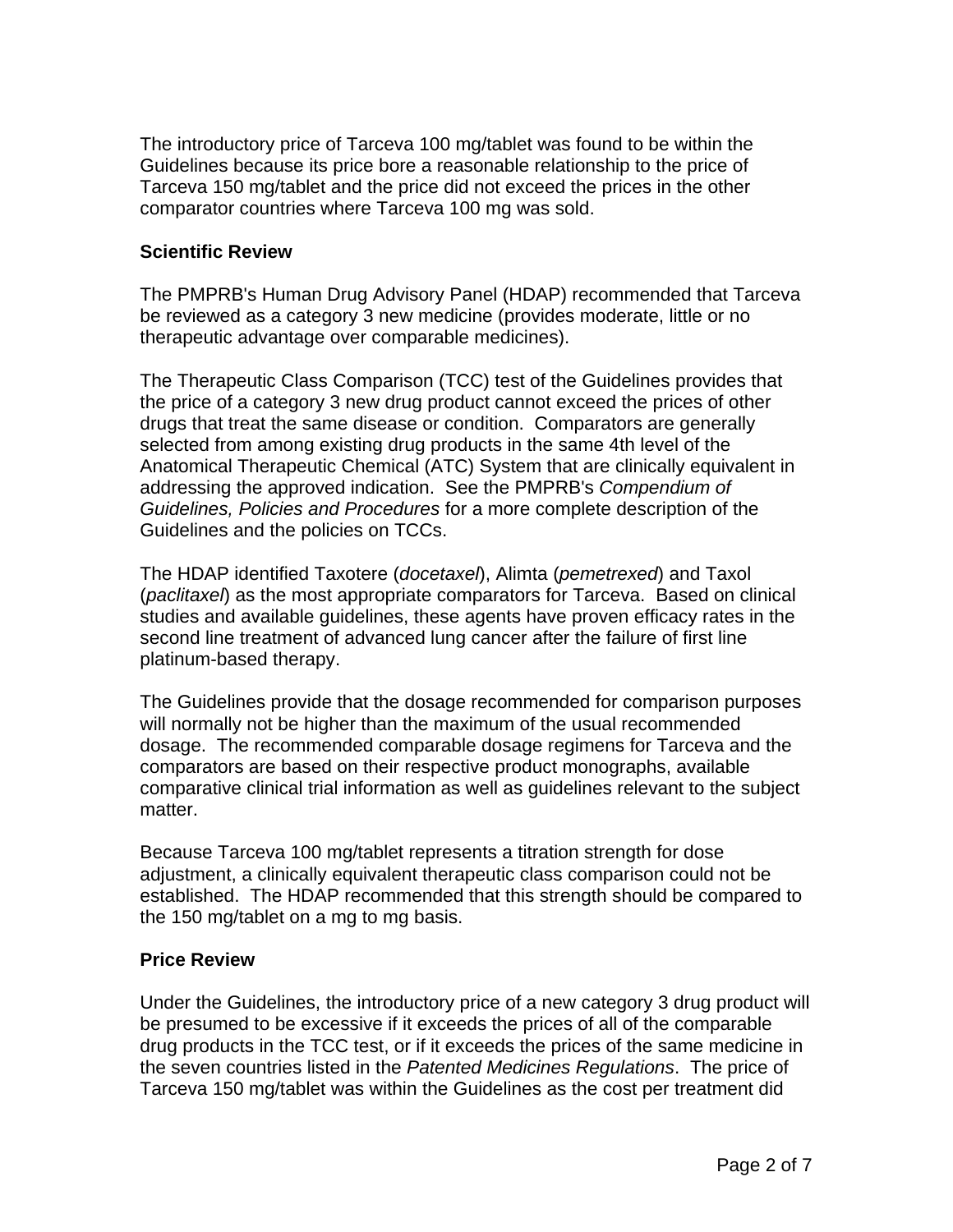not exceed the cost per treatment with the comparator medicines. The price of Tarceva 100 mg/tablet was within the Guidelines as the price of \$53.3333<sup>1</sup> per tablet did not exceed the price of Tarceva 150 mg when compared on a mg to mg basis, as recommended by the HDAP.

| <b>Introductory Period (July to December 2005)</b> |                              |                                        |                              |  |  |
|----------------------------------------------------|------------------------------|----------------------------------------|------------------------------|--|--|
| <b>Name</b>                                        | <b>Strength</b>              | <b>Dosage</b><br>Regimen               | Cost per<br><b>Treatment</b> |  |  |
| Tarceva (erlotinib)                                | 150 mg/tab                   | 150 mg daily<br><b>PO</b>              | $$1,680.0000$ <sup>1</sup>   |  |  |
| Taxotere (docetaxel)                               | 80 mg/vial $+$<br>20 mg/vial | 100 mg/m <sup>2</sup><br>every 3 weeks | $$1,804.2525$ <sup>2</sup>   |  |  |
| Alimta (pemetrexed)                                | 500 mg/vial                  | 500 mg/m <sup>2</sup><br>every 3 weeks | \$3,617.0000 <sup>2</sup>    |  |  |
| Taxol (paclitaxel)                                 | $6$ mg/ml                    | 175 mg/m <sup>2</sup><br>every 3 weeks | \$904.3415 <sup>2</sup>      |  |  |

1. *Association québécoise des pharmaciens propriétaires* (AQPP), October 2005

2. IMS, December 2005

In 2005, Tarceva 150 mg/tablet and 100 mg/tablet were being sold in two of the seven countries listed in the Regulations, namely Switzerland and the United States. In compliance with the Guidelines, the prices in Canada did not exceed the range of prices in those countries; the prices of Tarceva in Canada were the lowest of those countries, below the median international price.

*Where comparators and dosage regimens are referred to in the Summary Reports, they have been selected by the PMPRB Staff and the HDAP for the purpose of carrying out the PMPRB's regulatory mandate, which is to review the prices of patented medicines sold in Canada to ensure that such prices are not excessive. The publication of these reports is also part of the PMPRB's commitment to make its price review process more transparent.* 

*The information contained in the PMPRB's Summary Reports should not be relied upon*  for any purpose other than its stated purpose and is not to be interpreted as an endorsement, recommendation or approval of any drug nor is it intended to be relied *upon as a substitute for seeking appropriate advice from a qualified health care practitioner.*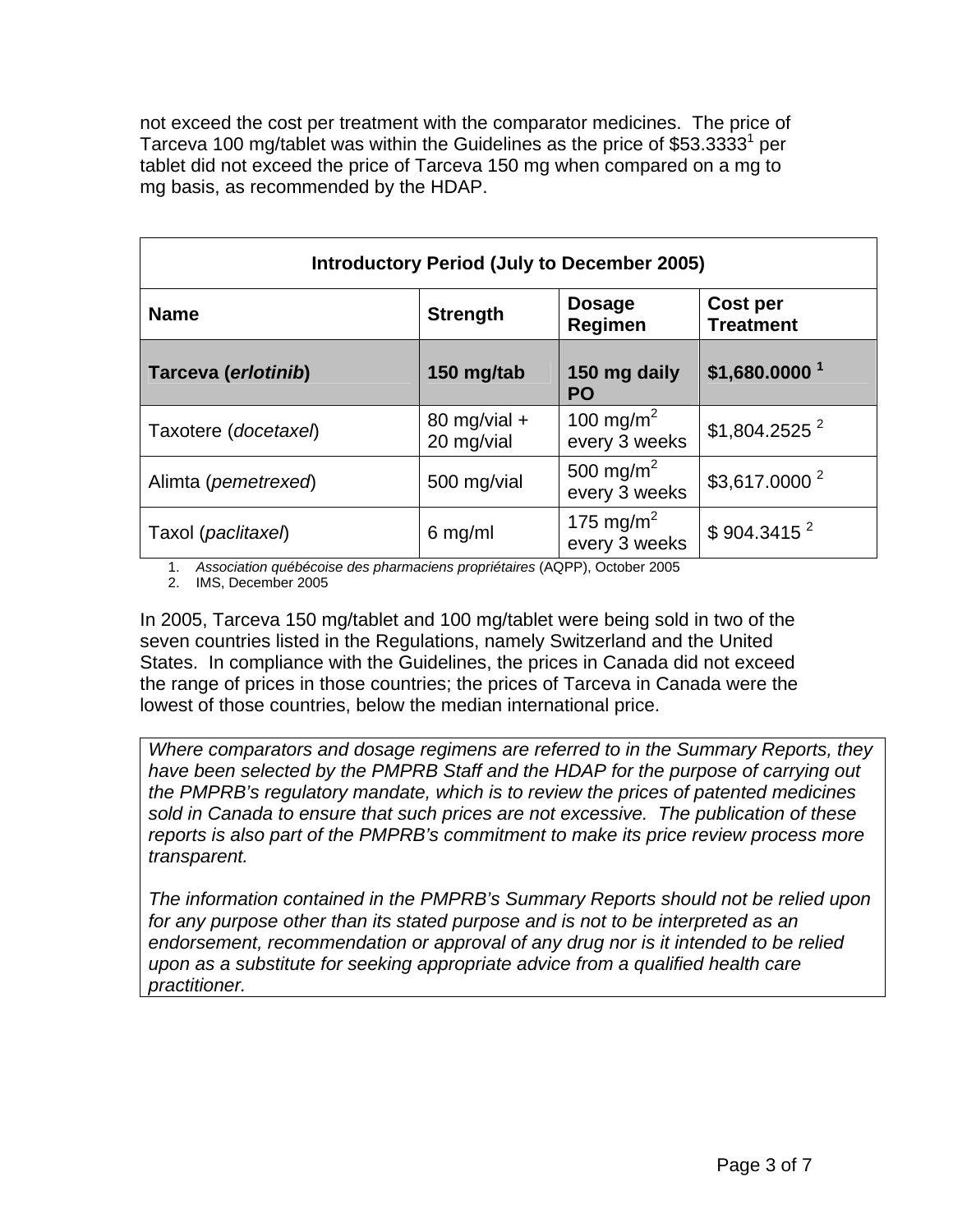# **References – Tarceva**

- 1. Hanna N, et al. Randomized phase III trial of pemetrexed versus docetaxel in patients with non-small-cell lung cancer previously treated with chemotherapy. J Clin Oncol. 2004 May 1; 22(9):1589-97.
- 2. National Comprehensive Cancer Network [homepage on the Internet]. Clinical practice guidelines in oncology – v.2.2005: Non-small cell lung cancer.
- 3. Perez-Soler R et al. Determinants of tumor response and survival with erlotinib in patients with non-small-cell lung cancer. J Clin Oncol. 2004 Aug 15;22(16):3238-47.
- 4. Pfister DG, et al. American Society of Clinical Oncology treatment of unresectable non-small-cell lung cancer guideline: update 2003. J Clin Oncol. 2004 Jan 15; 22(2):330-53.
- 5. Shepherd FA, et al. A randomized placebo-controlled trial of erlotinib in patients with advanced non-small cell lung cancer (NSCLC) following failure of 1<sup>st</sup> line or 2<sup>nd</sup> line chemotherapy. A National Cancer Institute of Canada Clinical Trials Group (NCIC CTG) trial. Proc Am Soc Clin Oncol; 2004 Jun. Abtract no 7022 and related slides.
- 6. Anon. Erlotinib (Tarceva) for advanced non-small cell lung cancer. Med Lett Drugs Ther. 2005 Mar 28; 47(1205):25-6.
- 7. Baker D, Levien TL, editors. Erlotinib [monograph on the Internet]. Philadelphia: Wolters Kluwer Health, Inc.; 2005.
- 8. BC Cancer Agency. Cancer Management Guidelines: Lung, (including Mesothelioma &Thymoma). Available from: http://www.bccancer.bc.ca/HPI/CancerManagementGuidelines/Lung/start.ht m (accessed 19 Apr 2005)
- 9. Cancer Care Ontario [homepage on the Internet]. Chemotherapy in Stage IV (Metastatic) Non-Small Cell Lung Cancer. Practice Guideline Report #7-2. Available from: http://www.cancercare.on.ca/pdf/pebc7-2f.pdf (accessed 19 Apr 2005)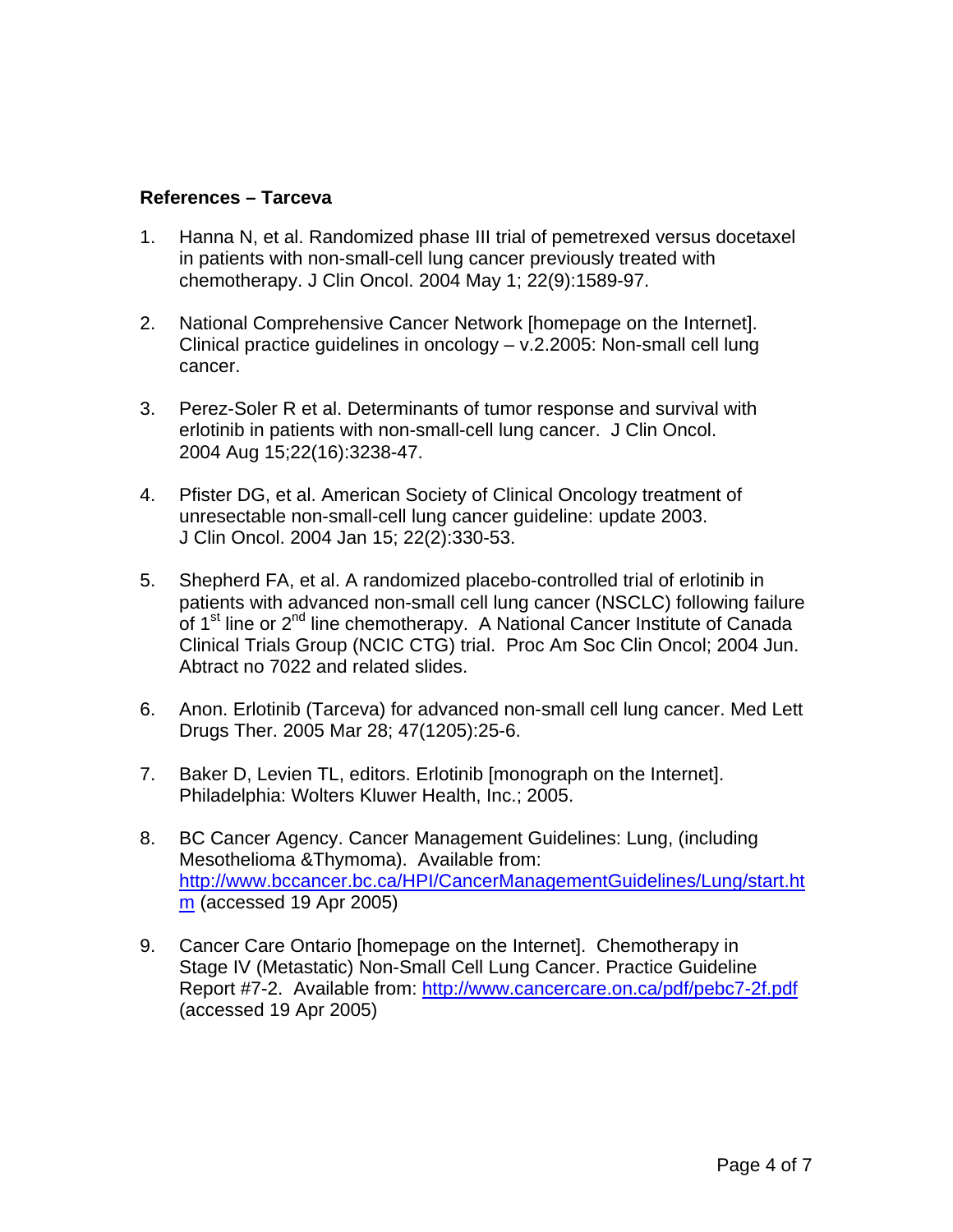- 10. Cancer Care Ontario [homepage on the Internet]. The Role of Single-Agent Docetaxel (Taxotere®) as a Second-Line Treatment for Advanced Non-Small-Cell Lung Cancer. Practice Guideline Report #7-7-2. Available from: http://www.cancercare.on.ca/pdf/pebc7-7-2f.pdf (accessed 19 Apr 2005)
- 11. Cancer Care Ontario [homepage on the Internet]. Use of Gemcitabine in Non-Small Cell Lung Cancer. Practice Guideline Report # 7-8 (Version 2.2002). From: http://www.cancercare.on.ca/pdf/pebc7-8f.pdf (accessed 19 Apr 2005)
- 12. Cancer Care Ontario [homepage on the Internet]. Use of Vinorelbine in Non-Small Cell Lung Cancer. Practice Guideline Report # 7-5. From: http://www.cancercare.on.ca/pdf/pebc7-5f.pdf (accessed 19 Apr 2005)
- 13. Cancer Surveillance On-Line [database on the Internet]. Surveillance and Risk Assessment Division, CCDPC, Health Canada; Statistics Canada and the Canadian Council of Cancer Registries. Cancer of the lung and bronchus, both sexes combined, all ages, 2001. Available from: http://dsolsmed.phac-aspc.gc.ca/dsol-smed/cgibin/cancerchart2?3DLOOK=2D&CAUSE1=732&SEX1=3&YEAR1=01&DAT A\_TYPE=r&AGE1=0&CPROV1=View+Chart (accessed 13 Apr 2005)
- 14. Centre for Chronic Disease Prevention and Control, Public Health Agency of Canada [homepage on the Internet]. Lung cancer [last updated 29 Dec 2003]. Available from: http://www.phac-aspc.gc.ca/ccdpccpcmc/cancer/publications/lung\_e.html (accessed 4 Apr 2005)
- 15. Georgoulias VA. Second-line chemotherapy in relapsing or refractory patients with non-small cell lung cancer. Lung Cancer. 2002 Dec; 38 Suppl 3:S61-6.
- 16. Hanna N, Shepherd FA, Fossella FV, Pereira JR, De Marinis F, von Pawel J, et al. Randomized phase III trial of pemetrexed versus docetaxel in patients with non-small-cell lung cancer previously treated with chemotherapy. J Clin Oncol. 2004 May 1; 22(9):1589-97.
- 17. Herbst RS, Johnson DH, Mininberg E, Carbone DP, Henderson T, Kim ES, et al. Phase I/II trial evaluating the anti-vascular endothelial growth factor monoclonal antibody bevacizumab in combination with the HER-1/epidermal growth factor receptor tyrosine kinase inhibitor erlotinib for patients with recurrent non-small-cell lung cancer. J Clin Oncol. 2005 Apr 10; 23(11):2544-55.
- 18. Hoffman-La Roche Limited. Tarceva Product Monograph (draft). Mississauga, Ontario. October 22, 2004.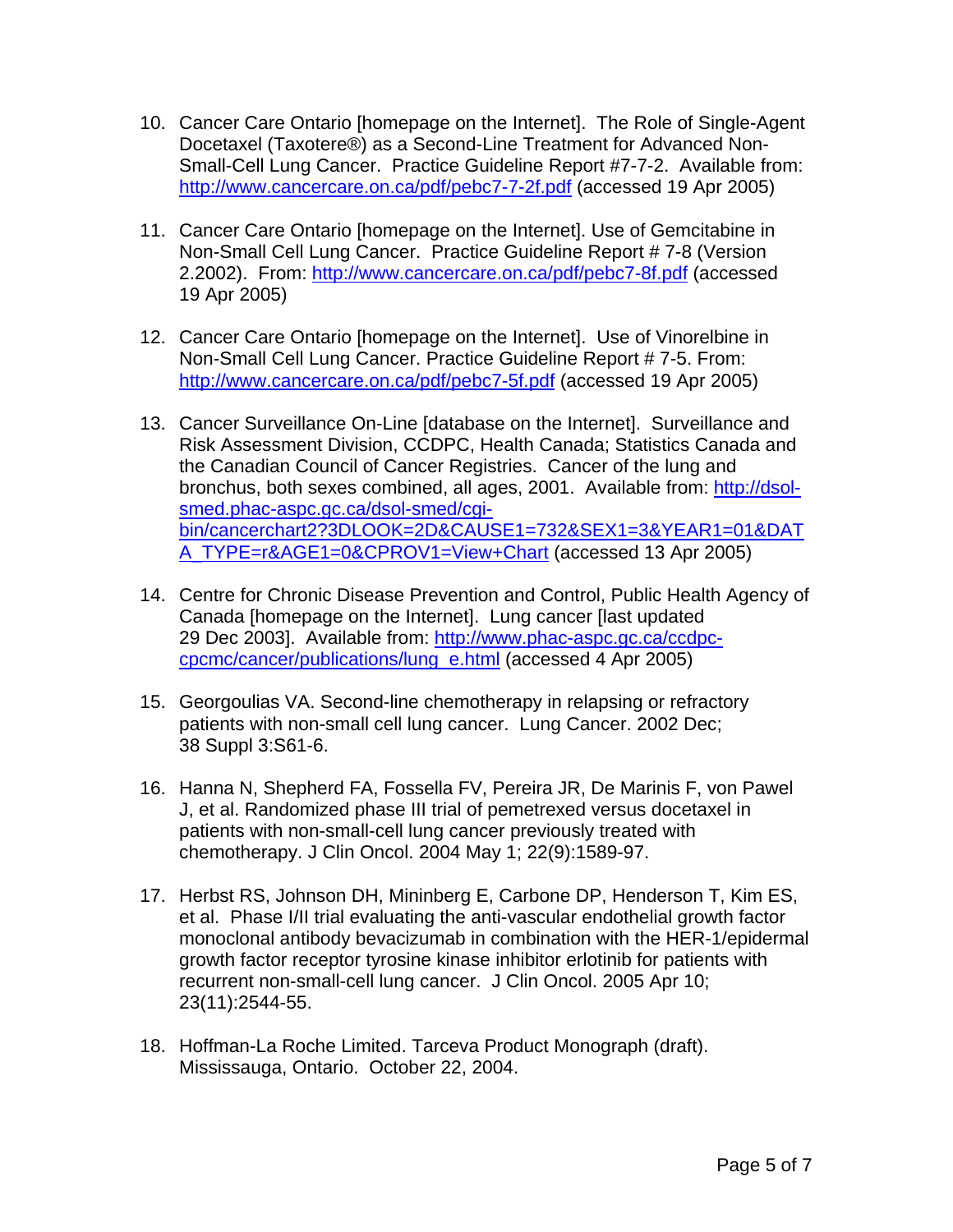- 19. Langer CJ. Emerging role of epidermal growth factor receptor inhibition in therapy for advanced malignancy: focus on NSCLC. Int J Radiat Oncol Biol Phys. 2004 Mar 1; 58(3):991-1002.
- 20. Nakanishi Y, Takayama K, Takano K, Inoue K, Osaki S, Wataya H, Takaki Y, Minami T, Kawasaki M, Hara N. Second-line chemotherapy with weekly cisplatin and irinotecan in patients with refractory lung cancer. Am J Clin Oncol. 1999 Aug; 22(4):399-402.
- 21. National Collaborating Centre for Acute Care. The Diagnosis and Treatment of Lung Cancer: Methods, Evidence & Guidance (CG24 Lung cancer - Full guideline). February 2005. Available from: http://www.nice.org.uk/pdf/cg024fullguideline.pdf (accessed 19 Apr 2005)
- 22. National Cancer Institute [homepage on the Internet]. Non-small cell lung cancer (PDQ®): Treatment. Recurrent non-small cell lung cancer [updated 23 Mar 2005]. Available from: http://cancernet.nci.nih.gov/cancertopics/pdq/treatment/non-small-celllung/HealthProfessional/page12 (accessed 12 Apr 2005)
- 23. National Comprehensive Cancer Network [homepage on the Internet]. Clinical practice guidelines in oncology – v.2.2005: Non-small cell lung cancer. Available from: http://www.nccn.org/professionals/physician\_gls/PDF/nscl.pdf (accessed 11 Apr 2005)
- 24. Perez-Soler R, Chachoua A, Hammond LA, Rowinsky EK, Huberman M, Karp D, et al. Determinants of tumor response and survival with erlotinib in patients with non-small-cell lung cancer. J Clin Oncol. 2004 Aug 15; 22(16):3238-47.
- 25. Pfister DG, Johnson DH, Azzoli CG, Sause W, Smith TJ, Baker S Jr, et al. American Society of Clinical Oncology treatment of unresectable non-smallcell lung cancer guideline: update 2003. J Clin Oncol. 2004 Jan 15; 22(2):330-53.
- 26. Reck M, Gatzemeier U. Chemotherapy in stage-IV NSCLC. Lung Cancer. 2004 Aug; 45 Suppl 2:S217-22.
- 27. Repchinsky C, editor. Compendium of Pharmaceuticals and Specialties. Ottawa: Canadian Pharmacists Association; 2005.